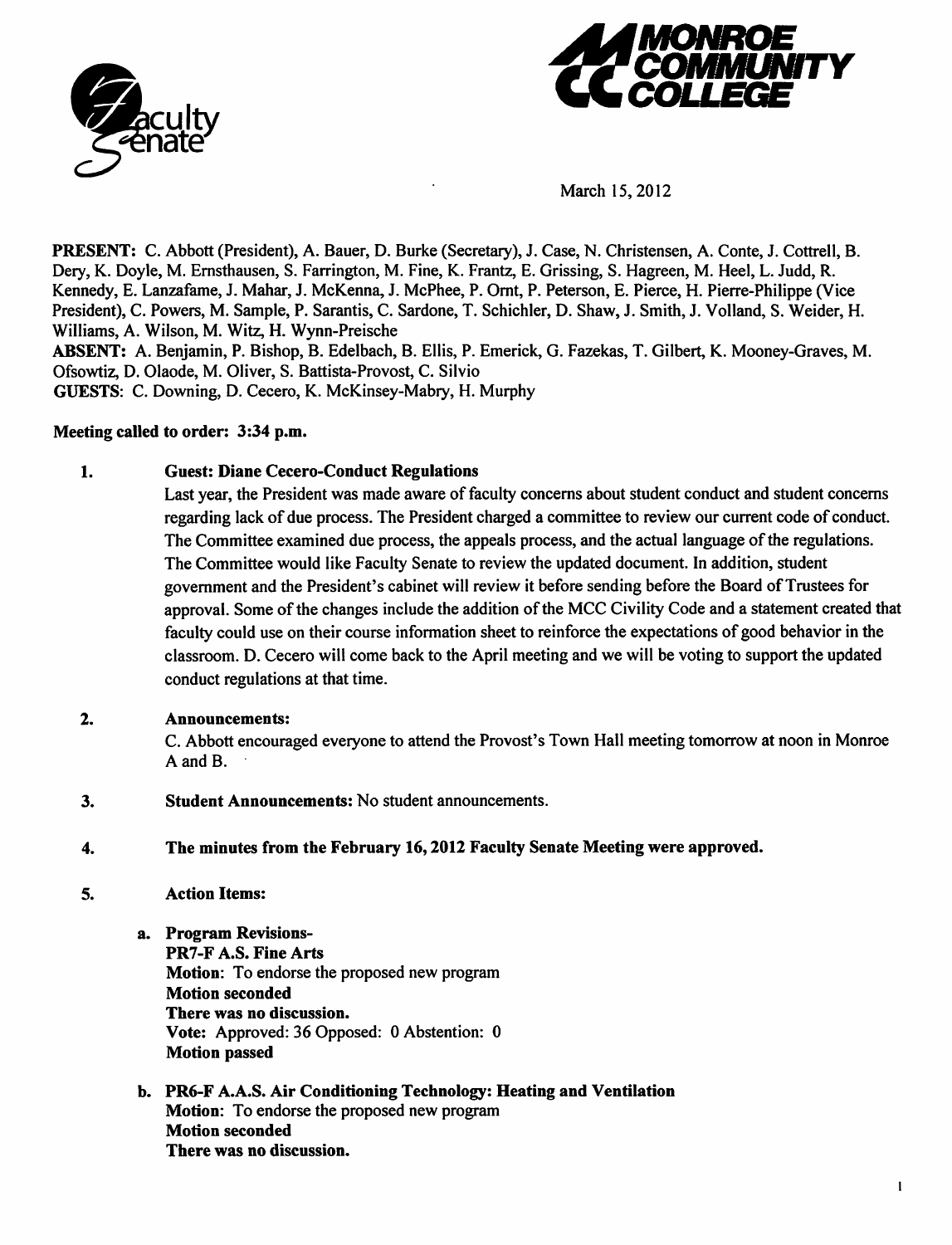*Vote:* Approved: 36 Opposed: 0 Abstention: 0 *Motion passed*

*c. New Program-NP2-F A.S. Theatre Arts Motion:* To endorse the proposed new program *Motion seconded Discussion:* What will the program number will be. Not yet determined *Vote:* Approved: 26 Opposed: 0 Abstention: 0 *Motion passed*

# *6. Standing Committee Reports*

#### *Professional Development (C. Powers)*

There were no applications for Leaves for the Benefit of the College this year. Terri Tugel has been chosen as the Legacy Lecturer. Hanson and Professional Service Awards are due Wednesday, March 28 at 5:00 p.m. The Committee urges everyone to contact Margaret Murphy to make sure the nominees have the proper credentials. C. Powers is meeting with Dr. Boike, PhD. to discuss the June workshop topic on campus culture.

## *Academic Policies* (E. *Grissing)*

The committee has completed revisions to the wording of Faculty Senate Resolution 1.1.10. The revised resolution will be taken to the Executive Committee and then for a vote at a upcoming Faculty Senate meeting.

#### *Curriculum Proposals (H. Wvnn-Preische)*

The curriculum committee has given *final approval* to the following:

## 10 *New Courses:*

THE 149 Stage Movement THE 211 Theatre Production Laboratory THE 116 Stage Lighting Design MUS 147 Jamming in Jazz, Funk, Pop, and R&B HMN 106 Humanities Special Focus HED 210 Complementary, Alternative and Integrative Approaches to Health and Wellness BIO 123 Nutrition for Exercise and Sport HUM 130 Introduction to the Disability Support Services Field HUM 235 Supporting and Communication with People with Significant Disabilities SPC 241 Advanced Interpersonal Communication *4 Course Revisions:* PHO 106 Photography I PHO 164 Digital Imaging BIO 143 Human Physiology PHY 146 College Physics II *6 Course Learning Outcomes:* OPT 110 Introduction to Optical Technology PHO 213 Color Photography PHO 164 Digital Imaging PHO 135 Digital Photography PHO 106 Photography I PHO 113 Photography II *2 Program Revisions:* A.S. Fine Arts A.A.S. Air Conditioning Technology: Heating and Ventilating *1 New Program:* A.S. Theatre Art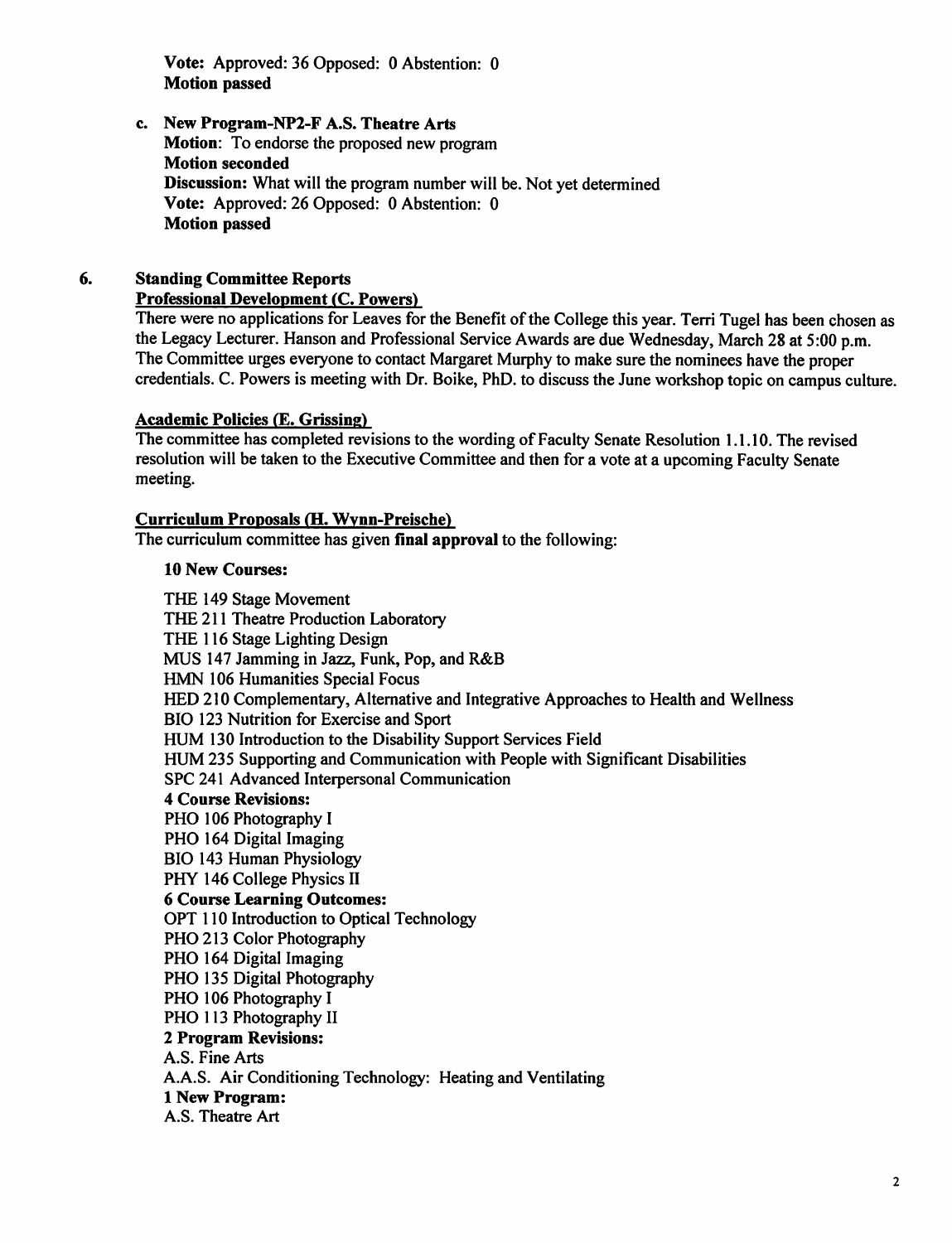The curriculum committee has posted the following for *Faculty Review until 3/27/12:*

# *9 Course Revisions:*

CR IS COM 131 Print Journalism

CR2S ACC 101 Accounting I

CR7S CRJ 104 Criminal Law

CR6S GEO 102 Geology II (Historical Geology)

CR3S CHE 152 General College Chemistry II

CR10S OFT 110 Keyboarding, OFT 175 Microsoft Outlook, OFT 202 Office Simulations, OFT 267 Medical Office Transcription, OFT 268 Medical Office Procedures

CR12S OFT 111 Intermediate Word, OFT 112 Advanced Word II, OFT 121 Introduction to

Keyboarding, OFT 141 Grammar for the Office Professional, OFT 240 Office Transcription

CR13S OFT 170 Spreadsheet Applications Excel, OFT 171 Microsoft Access-Records Management,

OFT 172 Microsoft Office PowerPoint Presentations, OFT 174 Microsoft Publisher Desktop Publishing

CR1 IS OFT 201 Advanced Word II, OFT 214 Administrative Office Procedures

*1 New Course:*

NC3S FSA 230 International Cuisine: Advanced Food Prep

## *7 Program Revisions:*

- PR7S Cert Advanced Studies
- PR4S A.A.S. Hospitality Management
- PR5S Cert Culinary Arts
- PR6S Cert Food Management
- PR7S Cert Hotel Management
- PR8S Cert Travel and Tourism

PR2S A.A.S. Health Information Technology/Medical Records

*1 Course Deactivation:*

CD1S MTH 151 Mathematics in Our World

## *Curriculum Special Projects (M. Ernsthausen)*

The Committee has finalized the Infused Competencies and Values/Ethics and Diverse Perspectives form to be used in the curriculum database. The Committee hopes it will go live in the next 2 weeks. The Global Education committee has asked to include a section in our document. M. Ernsthausen felt that this would be acceptable because it would give faculty only one form to complete.

# *Planning (D. Shaw)*

D. Shaw reported that the Committee is going to meet with T. Keys to discuss campus technology.

## *NEG (A. Wilson)*

A. Wilson reported that there is currently a call for nominations for Faculty Senate Senators and a MCC Association representative. Deadline to nominate an MCC Association representative is Monday, March 19. Voting will be on May 2 for the Brighton Campus and May 3 at the Damon City Campus.

# *SCAA (M. Fine)*

M. Fine reported SCAA will have interviews for the Dean of Liberal Arts position on March 9, March 12, March 16 and March 23 and open hearing will be March 30, April 2 and April 4. The chair elections are complete and SCAA has forwarded its recommendations to the Vice Presidents.

# *6. Old Business*

None

# *8. New Business*

C. Abbott presented the idea that Faculty Senate should take the initiative to strategize proactive ways to help the College's current enrollment concerns. She would like Senators to go back to their constituents to outline ways they are currently improving retention and develop new ideas to address the issue.